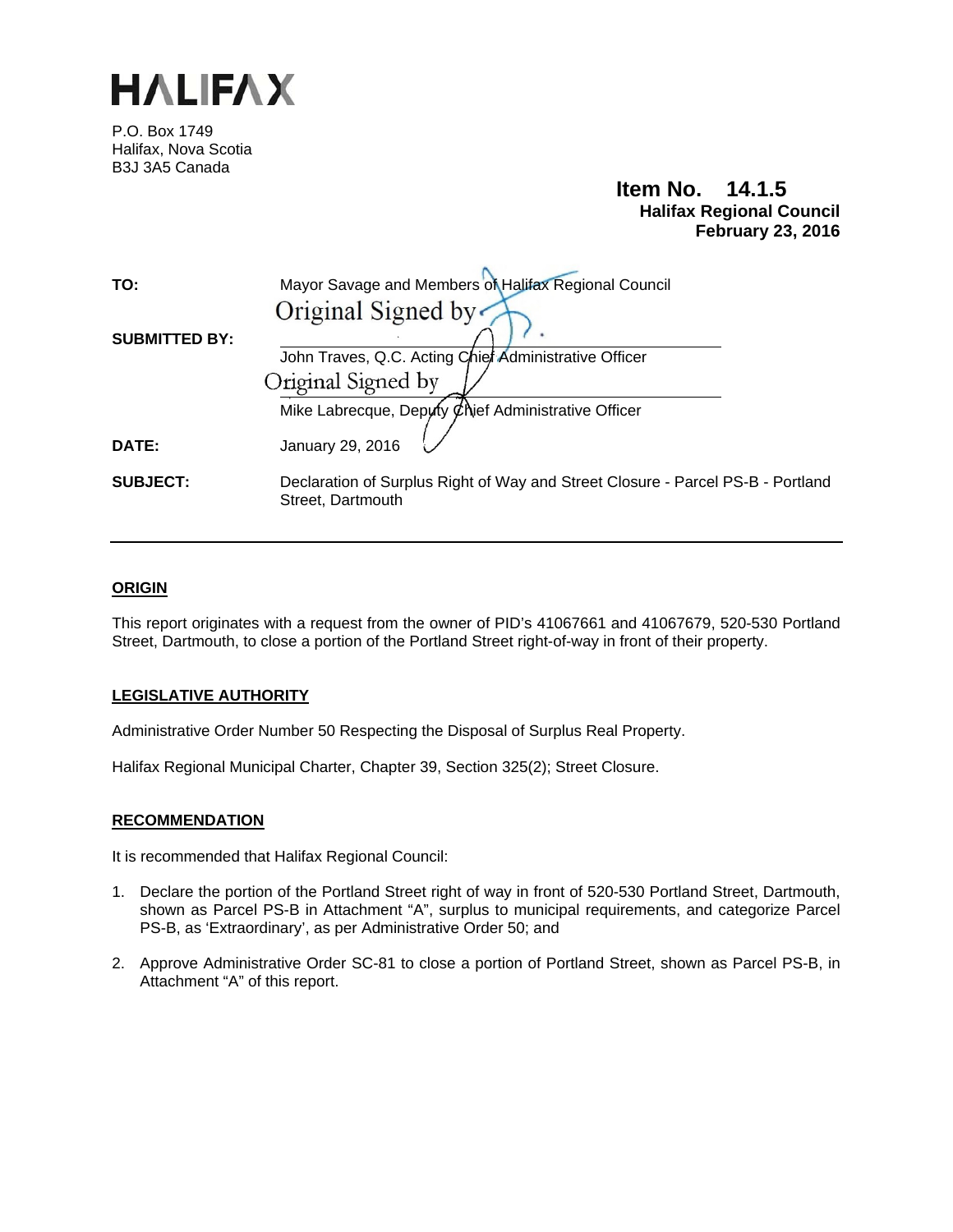## **BACKGROUND**

Parcel PS-B is a portion of a parent Parcel 6. Parcel 6 was originally acquired by the Province of Nova Scotia in 1975 for the interchange at Portland Street and the Circumferential Highway (Route 111). In 1988, The Province conveyed Parcel 6, along with other parcels, to the City of Dartmouth; as the Province was responsible for the right of way lands a certain distance from the interchange, and the City for the remaining right of way. During the construction of the new interchange, Portland Street was realigned, leaving irregular shaped remnant parcels of land not required for right of way; the subject is one such parcel.

The following is a summary of the subject parcels' involvement in the planning process for the abutting lands;

- In October 2000 a Development Agreement was approved permitting various residential type units at the rear of the developer's lands known as 520-530 Portland Street, and commercial uses along the Portland Street frontage. The Parcel PS-B was not included in the initial Development Agreement.
- In October 2003 substantive amendments to the Development Agreement were approved, which applied to the commercial uses on the Portland Street frontage. On Schedule C-1 (Site Plan) of the Amendment Agreement, it was identified that Parcel PS-B would be acquired from the Municipality by the developer.
- In March 2015 there was a Joint Public Hearing at Regional Council for the approval of MPS/LUB amendments and consideration of the proposed Amending Agreement.
- In June 2015 Harbour East Marine Drive approved a third Amending Agreement, which showed the Parcel PS-B being used as amenity space, and a portion of it being required for sidewalk development. The signing of these amendments is subject to Parcel PS-B being conveyed to the developer at market value.

### **DISCUSSION**

The subject portion of the Portland Street right of way in front of 520-530 Portland Street, is identified as Parcel PS-B, and it is 5862 square feet in area. (Attachment A) It is a triangular piece of remnant right-ofway; one half being owned by HRM, the other half being owned by the Province of Nova Scotia.

A request has been made by the owner of 520-530 Portland Street to close this portion of the HRM rightof-way which is contemplated by the above noted amendments to the Development Agreement.

The request was considered by the Real Property Technical Review Committee, and Steering Committee, as per Administrative Order 50. Staff consider Parcel PS-B surplus to municipal needs, and recommend it declared surplus for disposal under the category of 'Extraordinary'.

### **FINANCIAL IMPLICATIONS**

The recommended street closure requires administrative work which can be accommodated within current operating budgets and has no impact to street maintenance budgets. The market value and recommended terms and conditions of sale of the subject properties will be the subject of a separate approval report at the time of sale.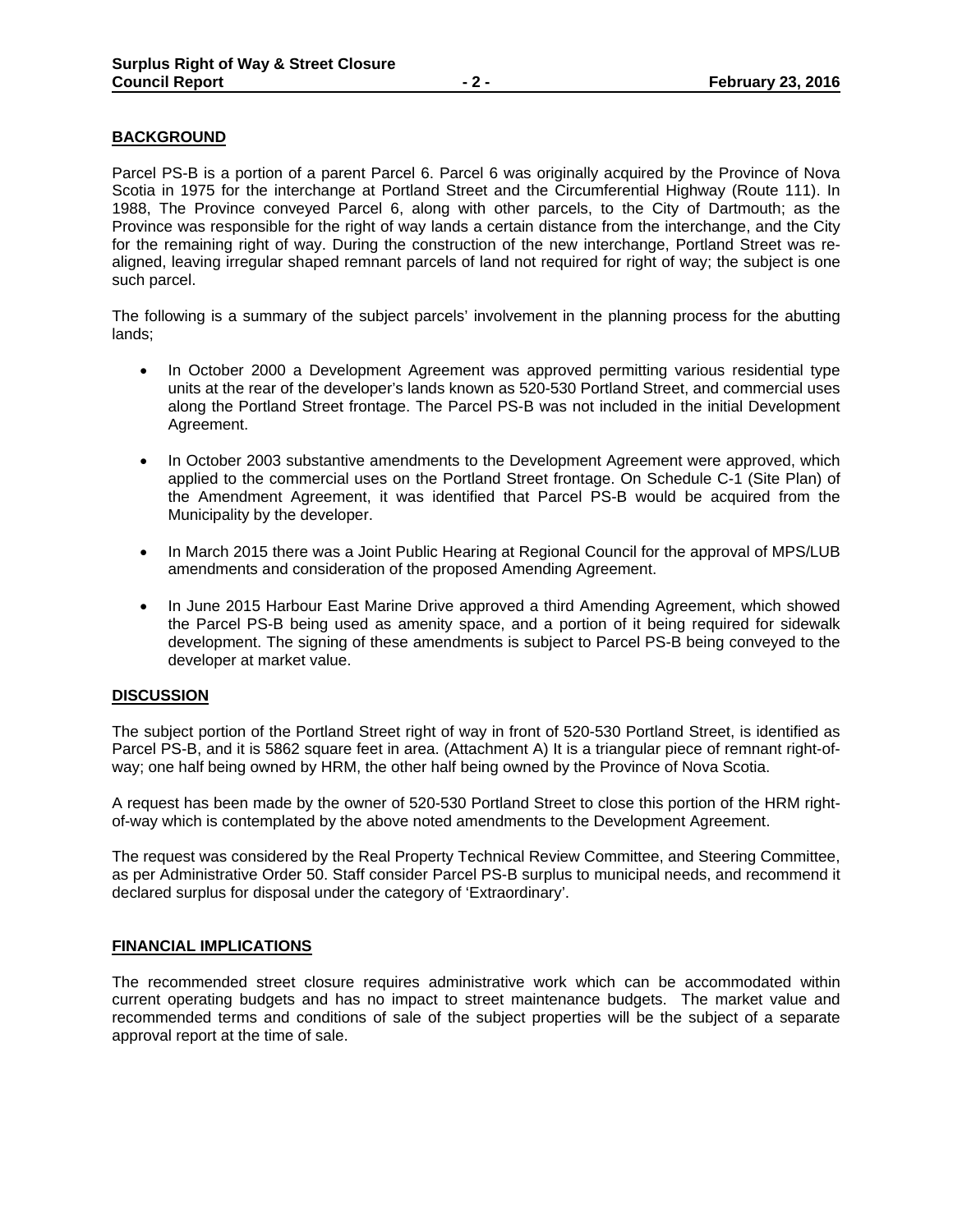## **COMMUNITY ENGAGEMENT**

As per Administrative Order 50, the area Councillor was advised of the recommendation to *surplus* the subject property with the Extraordinary categorization. A public hearing is not required, as the closure meets Section 325(2) of the Halifax Regional Municipality Charter.

#### **ENVIRONMENTAL IMPLICATIONS**

None.

## **ALTERNATIVES**

Halifax Regional Council could instruct staff to *not* declare the subject parcel as surplus under Administrative Order Number 50, and to retain ownership for street right-of-way. This is not recommended.

### **ATTACHMENTS**

Attachment "A" - Site Plan Attachment "B" – Administrative Order SC-81

A copy of this report can be obtained online at http://www.halifax.ca/council/agendasc/cagenda.php then choose the appropriate meeting date, or by contacting the Office of the Municipal Clerk at 902.490.4210, or Fax 902.490.4208.

| Report Prepared by:    | Tom Crouse, Acquisition & Disposal Manager, Corporate Real Estate, Operations Support<br>902.490.5931 |
|------------------------|-------------------------------------------------------------------------------------------------------|
| Report Approved by:    |                                                                                                       |
|                        | Peter Stickings, Manager Corporate Real Estate, Operations Support, 902.490.7129                      |
| Report Approved by:    |                                                                                                       |
|                        | Taso Koutroulakis, Manager Traffic Management; Transportation & Public Works,<br>902.490.4816         |
| Financial Approval by: |                                                                                                       |
|                        | Amanda Whitewood, Director of Figure and Information Technology/CFO, 902.490.6308                     |
| Report Approved by:    |                                                                                                       |
|                        | Jane Fraser, Oreetor, Operations Support, 902.490.7166                                                |
| Report Approved by:    | Bruce Zvaniga, Director, Transportation & Public Works, 902.490.4855                                  |
|                        |                                                                                                       |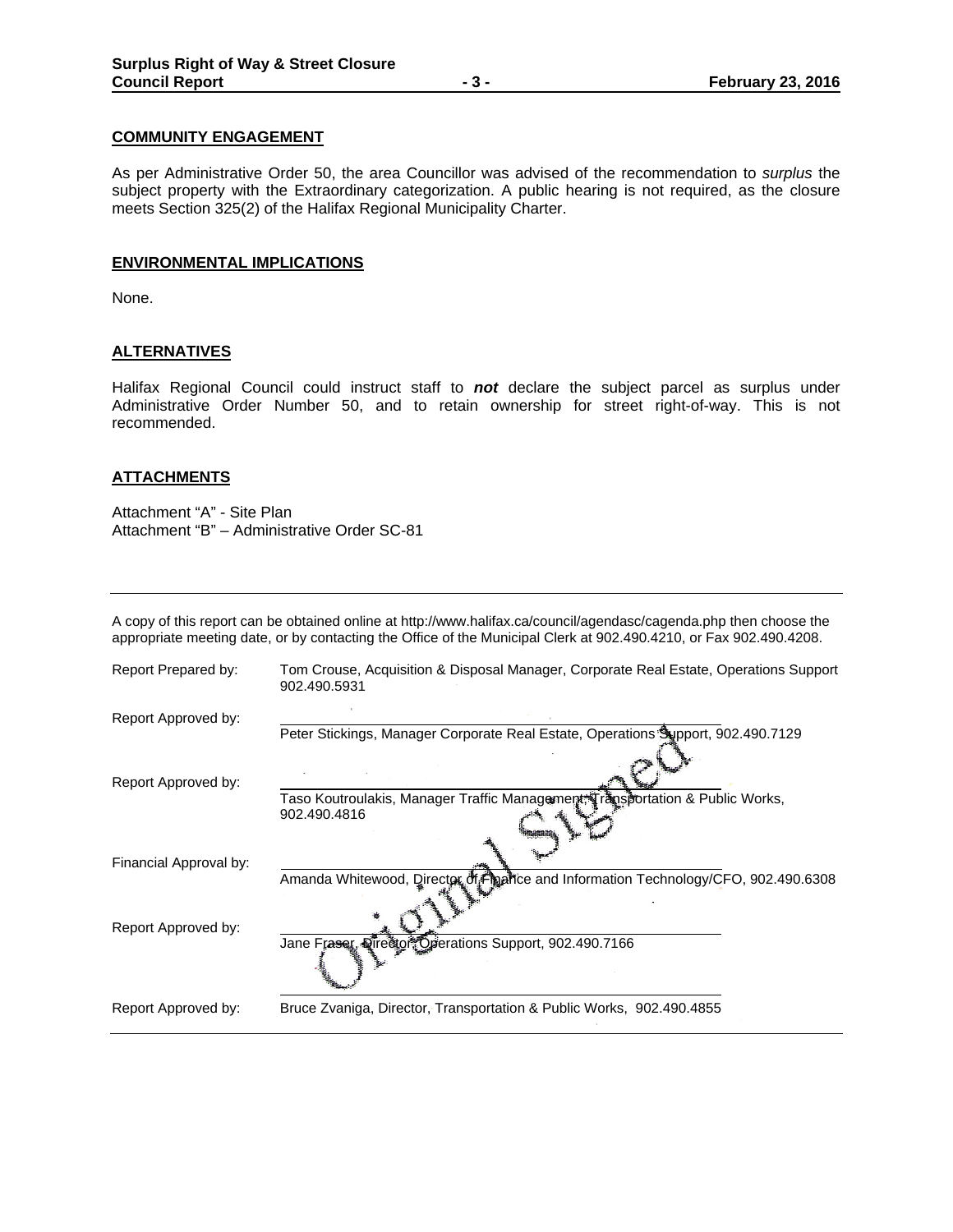